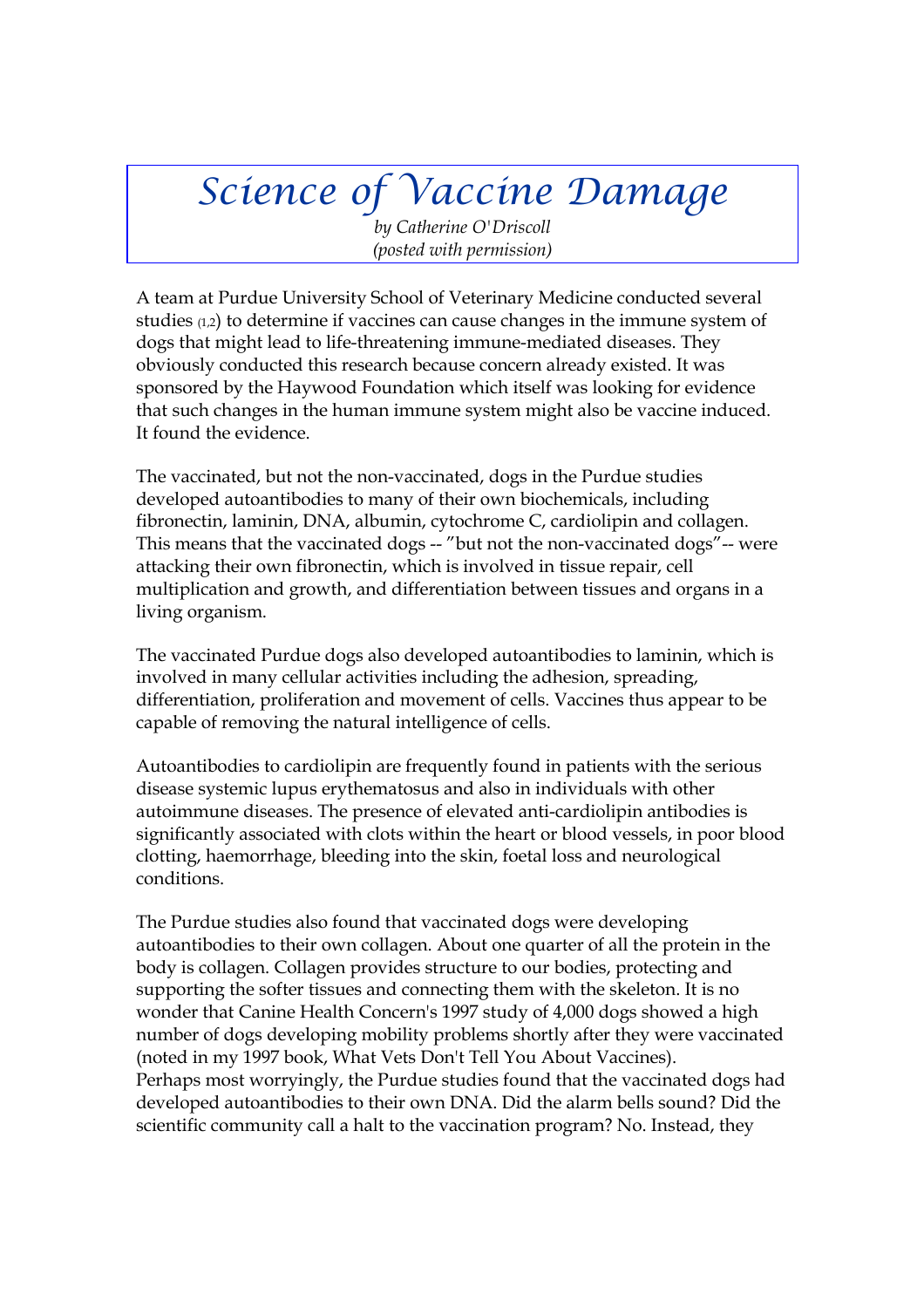stuck their fingers in the air, saying more research is needed to ascertain whether vaccines can cause genetic damage. Meanwhile, the study dogs were found good homes, but no long-term follow-up has been conducted. At around the same time, the American Veterinary Medical Association (AVMA) Vaccine-Associated Feline Sarcoma Task Force initiated several studies to find out why 160,000 cats each year in the USA develop terminal cancer at their vaccine injection sites.(3) The fact that cats can get vaccine-induced cancer has been acknowledged by veterinary bodies around the world, and even the British Government acknowledged it through its Working Group charged with the task of looking into canine and feline vaccines(4) following pressure from Canine Health Concern. What do you imagine was the advice of the AVMA Task Force, veterinary bodies and governments? "Carry on vaccinating until we find out why vaccines are killing cats, and which cats are most likely to die." In America, in an attempt to mitigate the problem, they're vaccinating cats in the tail or leg so they can amputate when cancer appears. Great advice if it's not your cat amongst the hundreds of thousands on the "oops" list. But other species are okay - right? Wrong. In August 2003, the Journal of Veterinary Medicine carried an Italian study which showed that dogs also develop vaccine-induced cancers at their injection sites.(5) We already know that vaccine-site cancer is a possible sequel to human vaccines, too, since the Salk polio vaccine was said to carry a monkey retrovirus (from cultivating the vaccine on monkey organs) that produces inheritable cancer. The monkey retrovirus SV40 keeps turning up in human cancer sites.

It is also widely acknowledged that vaccines can cause a fast-acting, usually fatal, disease called autoimmune haemolytic anaemia (AIHA). Without treatment, and frequently with treatment, individuals can die in agony within a matter of days. Merck, itself a multinational vaccine manufacturer, states in The Merck Manual of Diagnosis and Therapy that autoimmune haemolytic anaemia may be caused by modified live-virus vaccines, as do Tizard's Veterinary Immunology (4th edition) and the Journal of Veterinary Internal Medicine.(6) The British Government's Working Group, despite being staffed by vaccine-industry consultants who say they are independent, also acknowledged this fact. However, no one warns the pet owners before their animals are subjected to an unnecessary booster, and very few owners are told why after their pets die of AIHA.

#### **A Wide Range of Vaccine-induced Diseases**

We also found some worrying correlations between vaccine events and the onset of arthritis in our 1997 survey. Our concerns were compounded by research in the human field.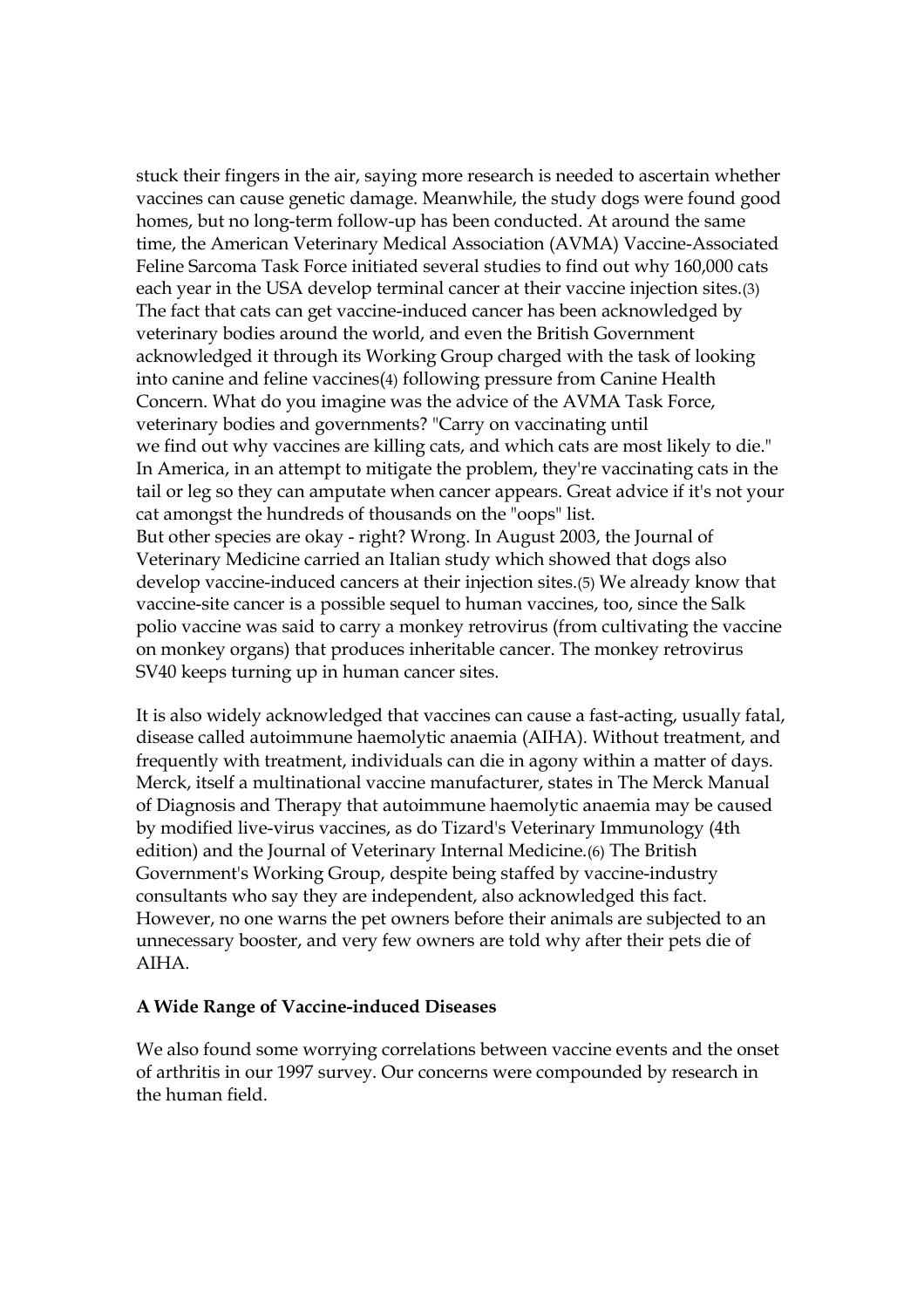The New England Journal of Medicine, for example, reported that it is possible to isolate the rubella virus from affected joints in children vaccinated against rubella. It also told of the isolation of viruses from the peripheral blood of women with prolonged arthritis following vaccination.(7)

Then, in 2000, CHC's findings were confirmed by research which showed that polyarthritis and other diseases like amyloidosis, which affects organs in dogs, were linked to the combined vaccine given to dogs.(8) There is a huge body of research, despite the paucity of funding from the vaccine industry, to confirm that vaccines can cause a wide range of brain and central nervous system damage. Merck itself states in its Manual that vaccines (i.e., its own products) can cause encephalitis: brain inflammation/damage. In some cases, encephalitis involves lesions in the brain and throughout the central nervous system. Merck states that "examples are the encephalitides following measles, chickenpox, rubella, smallpox vaccination, vaccinia, and many other less well defined viral infections".

When the dog owners who took part in the CHC survey reported that their dogs developed short attention spans, 73.1% of the dogs did so within three months of a vaccine event. The same percentage of dogs was diagnosed with epilepsy within three months of a shot (but usually within days). We also found that 72.5% of dogs that were considered by their owners to be nervous and of a worrying disposition, first exhibited these traits within the three-month postvaccination period.

I would like to add for the sake of Oliver, my friend who suffered from paralysed rear legs and death shortly after a vaccine shot, that "paresis" is listed in Merck's Manual as a symptom of encephalitis. This is defined as muscular weakness of a neural (brain) origin which involves partial or incomplete paralysis, resulting from lesions at any level of the descending pathway from the brain. Hind limb paralysis is one of the potential consequences. Encephalitis, incidentally, is a disease that can manifest across the scale from mild to severe and can also cause sudden death.

Organ failure must also be suspected when it occurs shortly after a vaccine event. Dr Larry Glickman, who spearheaded the Purdue research into post-vaccination biochemical changes in dogs, wrote in a letter to Cavalier Spaniel breeder Bet Hargreaves:

"Our ongoing studies of dogs show that following routine vaccination, there is a significant rise in the level of antibodies dogs produce against their own tissues. Some of these antibodies have been shown to target the thyroid gland, connective tissue such as that found in the valves of the heart, red blood cells,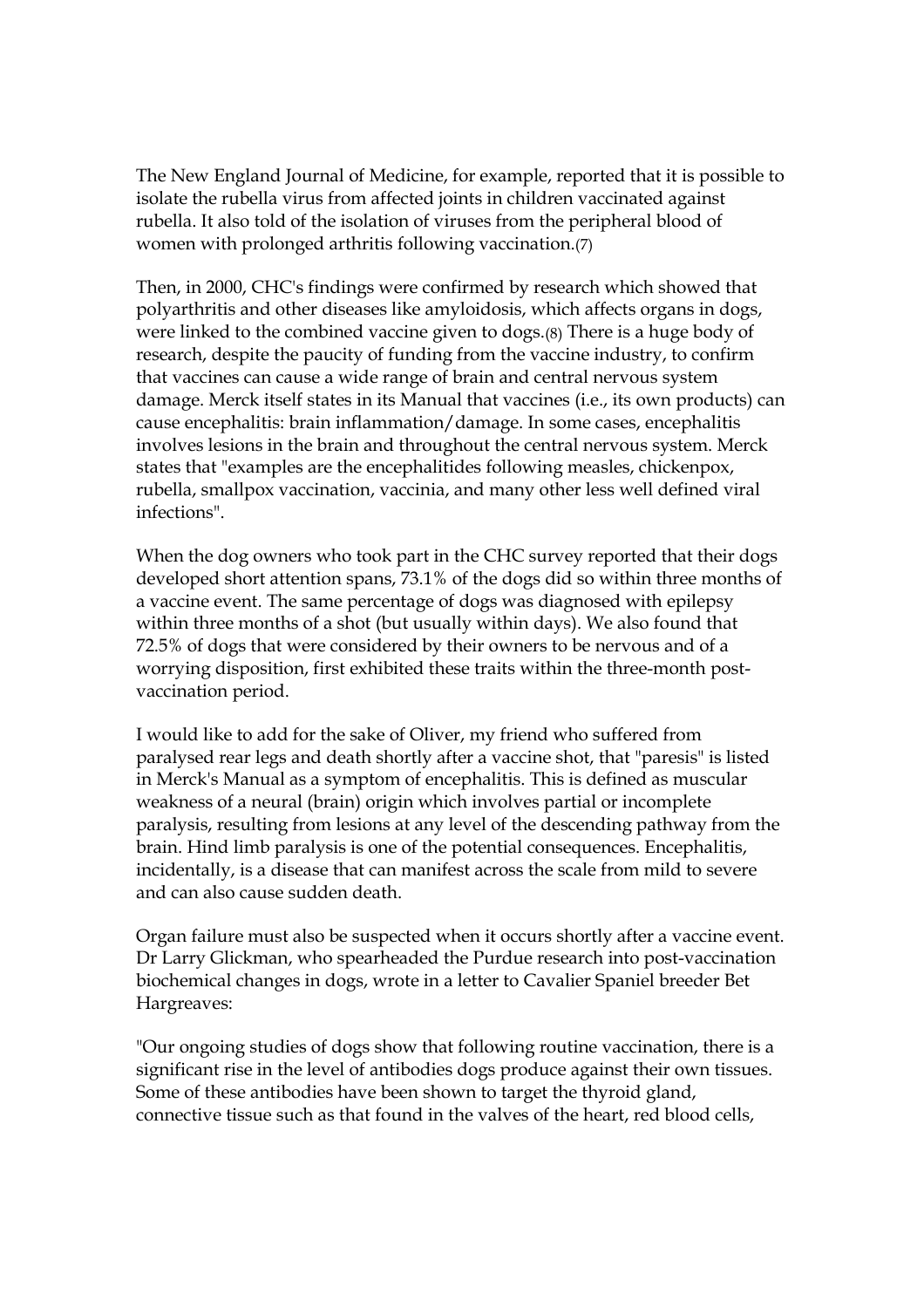DNA, etc. I do believe that the heart conditions in Cavalier King Charles Spaniels could be the end result of repeated immunisations by vaccines containing tissue culture contaminants that cause a progressive immune response directed at connective tissue in the heart valves. The clinical manifestations would be more pronounced in dogs that have a genetic predisposition [although] the findings should be generally applicable to all dogs regardless of their breed."

I must mention here that Dr Glickman believes that vaccines are a necessary evil, but that safer vaccines need to be developed.

Meanwhile, please join the queue to place your dog, cat, horse and child on the Russian roulette wheel because a scientist says you should.

## **Vaccines Stimulate an Inflammatory Response**

The word "allergy" is synonymous with "sensitivity" and "inflammation". It should, by rights, also be synonymous with the word "vaccination". This is what vaccines do: they sensitise (render allergic)an individual in the process of forcing them to develop antibodies to fight a disease threat. In other words, as is acknowledged and accepted, as part of the vaccine process the body will respond with inflammation. This may be apparently temporary or it may be longstanding.

Holistic doctors and veterinarians have known this for at least 100 years. They talk about a wide range of inflammatory or "-itis" diseases which arise shortly after a vaccine event. Vaccines, in fact, plunge many individuals into an allergic state. Again, this is a disorder that ranges from mild all the way through to the suddenly fatal. Anaphylactic shock is the culmination: it's where an individual has a massive allergic reaction to a vaccine and will die within minutes if adrenaline or its equivalent is not administered.

There are some individuals who are genetically not well placed to withstand the vaccine challenge. These are the people (and animals are "people", too) who have inherited faulty B and T cell function. B and T cells are components within the immune system which identify foreign invaders and destroy them, and hold the invader in memory so that they cannot cause future harm. However, where inflammatory responses are concerned, the immune system overreacts and causes unwanted effects such as allergies and other inflammatory conditions.

Merck warns in its Manual that patients with, or from families with, B and/or T cell immunodeficiencies should not receive live-virus vaccines due to the risk of severe or fatal infection. Elsewhere, it lists features of B and T cell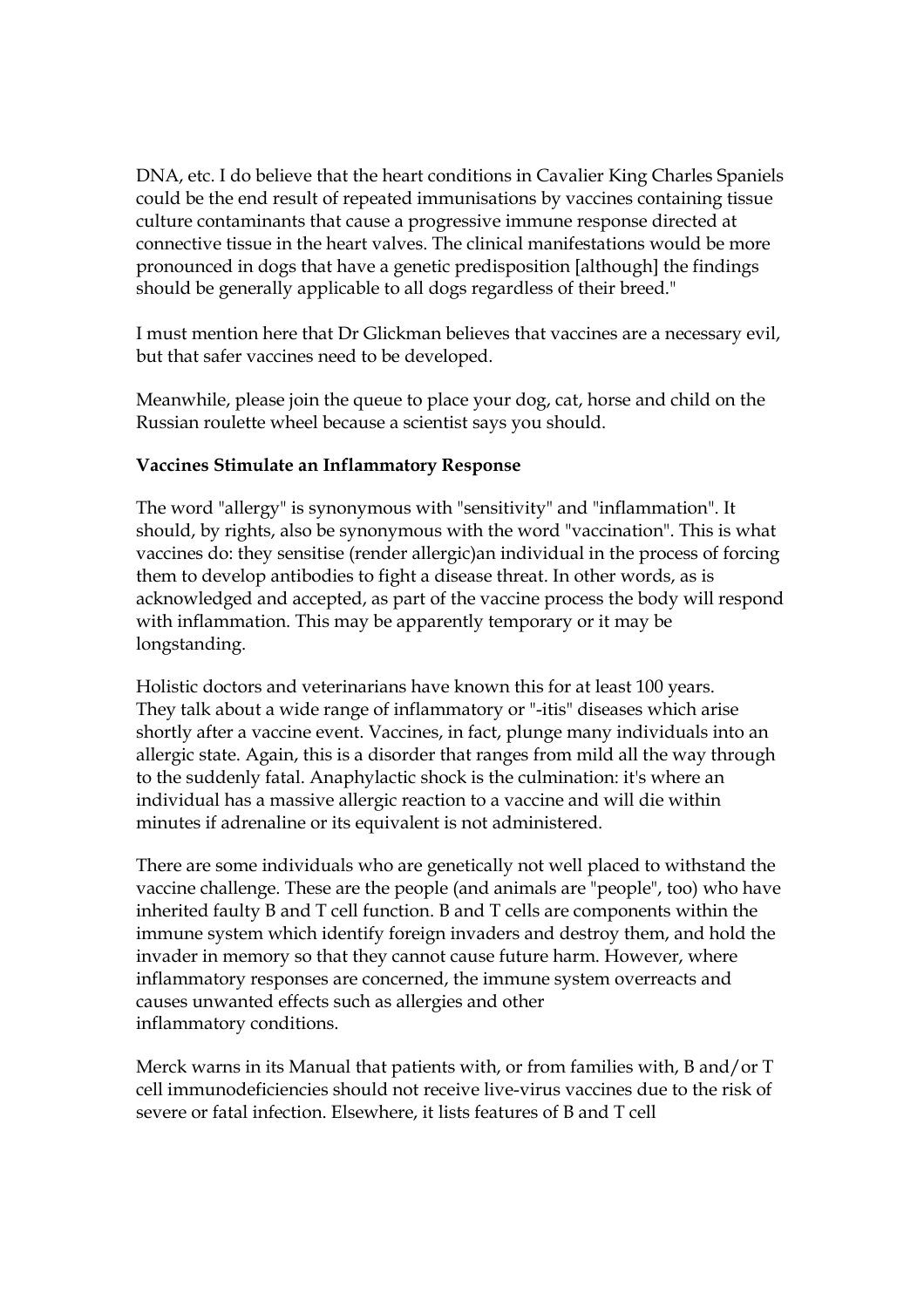immunodeficiencies as food allergies, inhalant allergies, eczema, dermatitis, neurological deterioration and heart disease. To translate, people with these conditions can die if they receive live-virus vaccines. Their immune systems are simply not competent enough to guarantee a healthy reaction to the viral assault from modified live-virus vaccines.

Modified live-virus (MLV) vaccines replicate in the patient until an immune response is provoked. If a defence isn't stimulated, then the vaccine continues to replicate until it gives the patient the very disease it was intending to prevent. Alternatively, a deranged immune response will lead to inflammatory conditions such as arthritis, pancreatitis, colitis, encephalitis and any number of autoimmune diseases such as cancer and leukaemia, where the body attacks its own cells.

A new theory, stumbled upon by Open University student Gary Smith, explains what holistic practitioners have been saying for a very long time. Here is what a few of the holistic vets have said in relation to their patients: Dr Jean Dodds: "Many veterinarians trace the present problems with allergic and immunologic diseases to the introduction of MLV vaccines..." (9) Christina Chambreau, DVM: "Routine vaccinations are probably the worst thing that we do for our animals. They cause all types of illnesses, but not directly to where we would relate them definitely to be caused by the vaccine." (10) Martin Goldstein, DVM: "I think that vaccines...are leading killers of dogs and cats in America today."

Dr Charles E. Loops, DVM: "Homoeopathic veterinarians and other holistic practitioners have maintained for some time that vaccinations do more harm than they provide benefits." (12)

Mike Kohn, DVM: "In response to this [vaccine] violation, there have been increased autoimmune diseases (allergies being one component), epilepsy, neoplasia [tumours], as well as behavioural problems in small animals." (13)

## **A Theory on Inflammation**

Gary Smith explains what observant healthcare practitioners have been saying for a very long time, but perhaps they've not understood why their observations led them to say it. His theory, incidentally, is causing a huge stir within the inner scientific sanctum. Some believe that his theory could lead to a cure for many diseases including cancer. For me, it explains why the vaccine process is inherently questionable.

Gary was learning about inflammation as part of his studies when he struck upon a theory so extraordinary that it could have implications for the treatment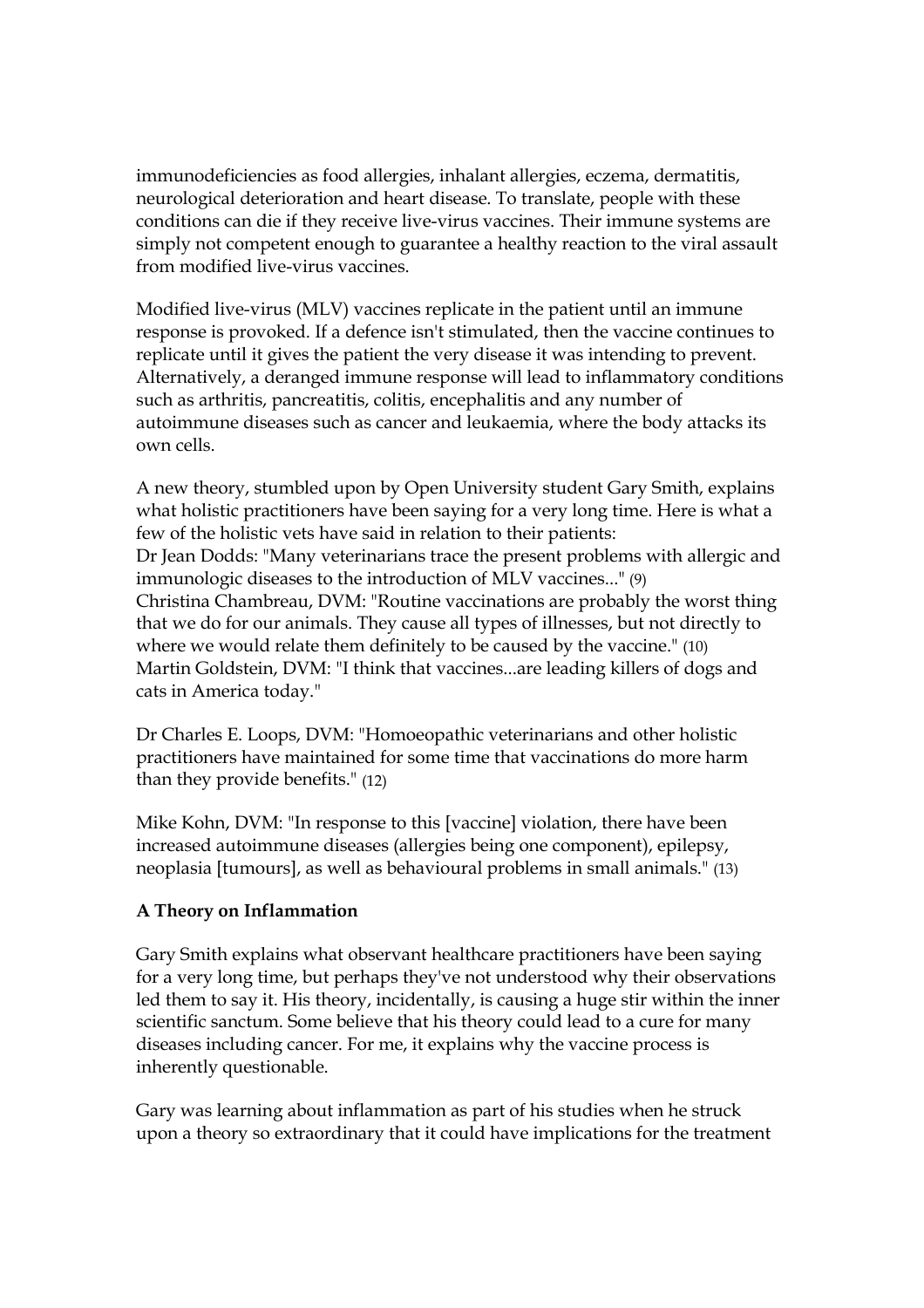of almost every inflammatory disease -- including Alzheimer's, Parkinson's, rheumatoid arthritis and even HIV and AIDS.

Gary's theory questions the received wisdom that when a person gets ill, the inflammation that occurs around the infected area helps it to heal. He claims that, in reality, inflammation prevents the body from recognising a foreign substance and therefore serves as a hiding place for invaders. The inflammation occurs when at-risk cells produce receptors called All (known as angiotensin II type I receptors). He says that while At1 has a balancing receptor, At2, which is supposed to switch off the inflammation, in most diseases this does not happen. "Cancer has been described as the wound that never heals," he says. "All successful cancers are surrounded by inflammation. Commonly this is thought to be the body's reaction to try to fight the cancer, but this is not the case. "The inflammation is not the body trying to fight the infection. It is actually the virus or bacteria deliberately causing inflammation in order to hide from the immune system [author's emphasis]." (14)

If Gary is right, then the inflammatory process so commonly stimulated by vaccines is not, as hitherto assumed, a necessarily acceptable sign. Instead, it could be a sign that the viral or bacterial component, or the adjuvant (which, containing foreign protein, is seen as an invader by the immune system), in the vaccine is winning by stealth.

If Gary is correct in believing that the inflammatory response is not protective but a sign that invasion is taking place under cover of darkness, vaccines are certainly not the friends we thought they were. They are undercover assassins working on behalf of the enemy, and vets and medical doctors are unwittingly acting as collaborators. Worse, we animal guardians and parents are actually paying doctors and vets to unwittingly betray our loved ones.

Potentially, vaccines are the stealth bomb of the medical world. They are used to catapult invaders inside the castle walls where they can wreak havoc, with none of us any the wiser. So rather than experiencing frank viral diseases such as the 'flu, measles, mumps and rubella (and, in the case of dogs, parvovirus and distemper), we are allowing the viruses to win anyway - but with cancer, leukaemia and other inflammatory or autoimmune (self-attacking) diseases taking their place.

## **The Final Insult**

All 27 veterinary schools in North America have changed their protocols for vaccinating dogs and cats along the following lines; (15) however, vets in practice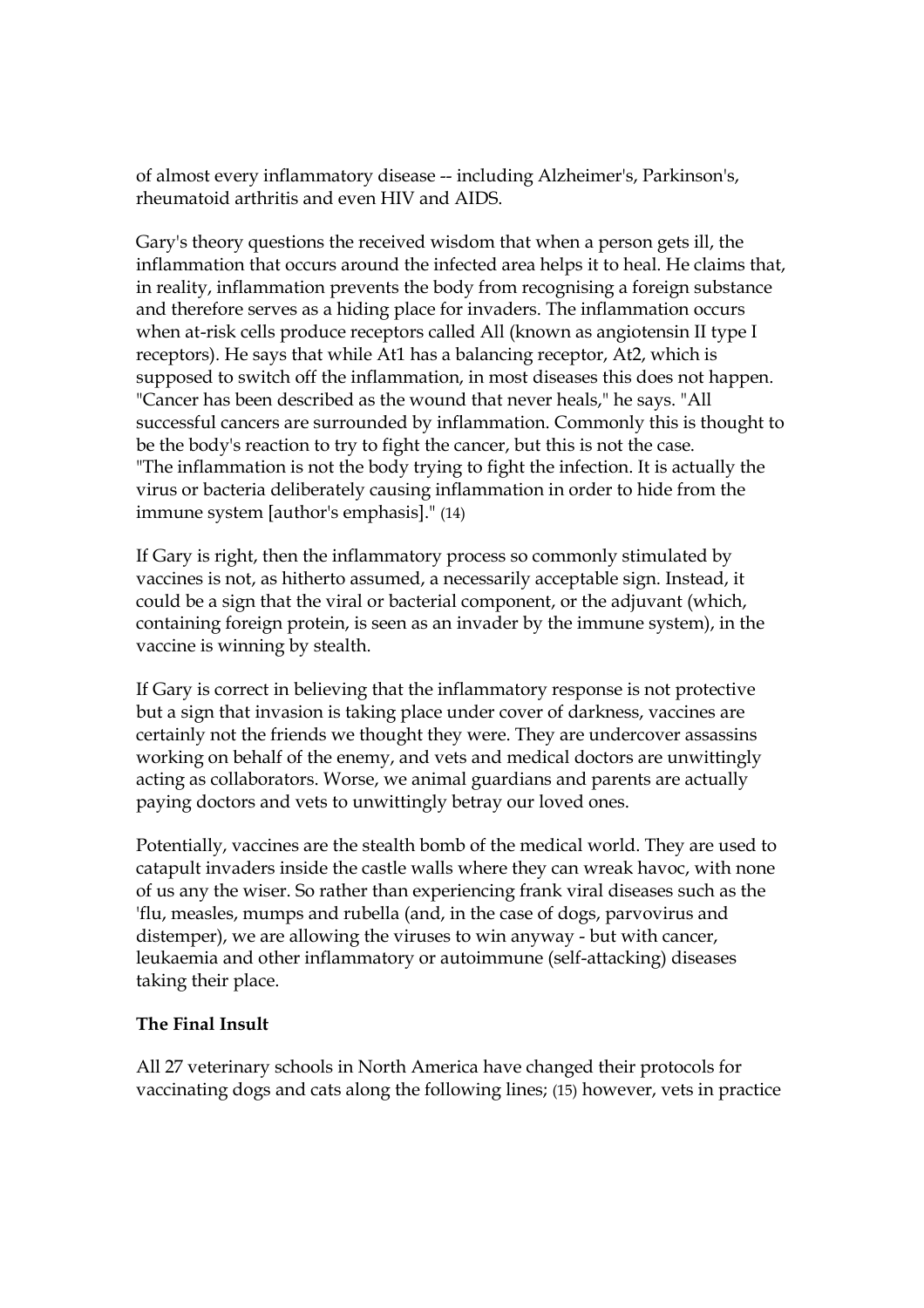are reluctant to listen to these changed protocols and official veterinary bodies in the UK and other countries are ignoring the following facts.

Dogs' and cats' immune systems mature fully at six months. If modified livevirus vaccine is giver after six months of age, it produces immunity, which is good for the life of the pet. If another MLV vaccine is given a year later, the antibodies from the first vaccine neutralise the antigens of the second vaccine and there is little or no effect. The litre is no "boosted", nor are more memory cells induced.

Not only are annual boosters unnecessary, but they subject the pet to potential risks such as allergic reactions and immune-mediated haemolytic anaemia. In plain language, veterinary schools in America, plus the American Veterinary Medical Association, have looked at studies to show how long vaccines last and they have concluded and announced that annual vaccination is unnecessary.(16- 19)

Further, they have acknowledged that vaccines are not without harm. Dr Ron Schultz, head of pathobiology at Wisconsin University and a leading light in this field, has been saying this politely to his veterinary colleagues since the 1980s. I've been saying it for the past 12 years. But change is so long in coming and, in the meantime, hundreds of thousands of animals are dying every year unnecessarily.

The good news is that thousands of animal lovers (but not enough) have heard what we've been saying. Canine Health Concern members around the world use real food as Nature's supreme disease preventative, eschewing processed pet food, and minimise the vaccine risk. Some of us, myself included, have chosen not to vaccinate our pets at all. Our reward is healthy and long-lived dogs. It has taken but one paragraph to tell you the good and simple news. The gratitude I feel each day, when I embrace my healthy dogs, stretches from the centre of the Earth to the Universe and beyond.

#### *About the Author:*

*Catherine O'Driscoll runs Canine Health Concern which campaigns and also delivers an educational program, the Foundation in Canine Healthcare. She is author of Shock to the System (2005; see review this issue), the best-selling book What Vets Don't Tell You About Vaccines (1997, 1998), and Who Killed the Darling Buds of May? (1997; reviewed in NEXUS 4/04).*

*She lives in Scotland with her partner, Rob Ellis, and three Golden Retrievers, named Edward, Daniel and Gwinnie, and she lectures on canine health around the world. For more information, contact Catherine O'Driscoll at Canine Health Concern, PO Box 7533, Perth PH2 1AD, Scotland, UK, email catherine@carsegray.co.uk , website*